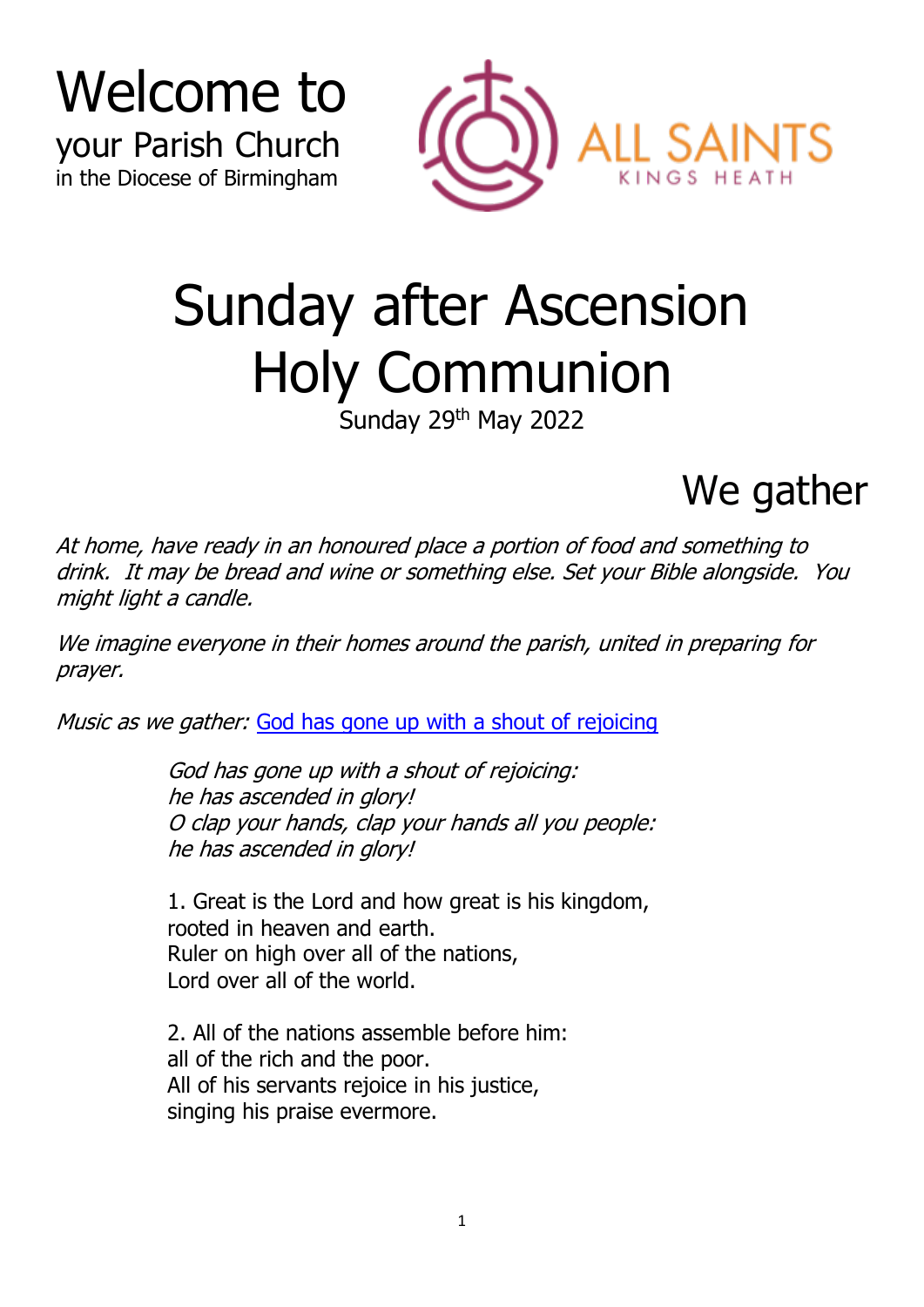3. Praise to our Lord, O sing praise to our Saviour, praise to our God and our King! Worthy the Lamb who was slain and is risen: glory and honour to him. (words & music: David Lee, based on Psalm 47)

When the song finishes we stand in silence. We sing: Hail the day that sees him [rise](https://soundcloud.com/all-saints-kings-heath/hail-the-day-that-sees-him?)

> 1. Hail the day that sees him rise, Alleluia! to his throne above the skies: Alleluia! Christ the Lamb, for sinners giv'n, *Alleluia!* enters now the highest heav'n! Alleluia!

2. There for him high triumph waits; Alleluia! lift your heads, eternal gates! Alleluia! He hath conquered death and sin; Alleluia! take the King of Glory in! Alleluia!

3. Circled round with angel-pow'rs, Alleluia! their triumphant Lord and ours; Alleluia! wide unfold the radiant scene, Alleluia! take the King of Glory in! Alleluia!

4. Lo, the heav'n its Lord receives, Alleluia! vet he loves the earth he leaves: Alleluia! though returning to his throne, *Alleluia!* calls the human race his own. Alleluia!

5. Lord, though parted from our sight, Alleluia! far above the starry height, Alleluia! grant our hearts may thither rise, Alleluia! seeking thee above the skies. Alleluia!

(words: Charles Wesley, Thomas Cotterill & others alt; music: Robert Williams)

We acclaim:

Alleluia! Christ is risen.

**He is risen indeed. Alleluia!**

Grace, mercy and peace from God our Father and the Lord Jesus Christ be with us all. **Amen**.

WELCOME, BANNS and NOTICES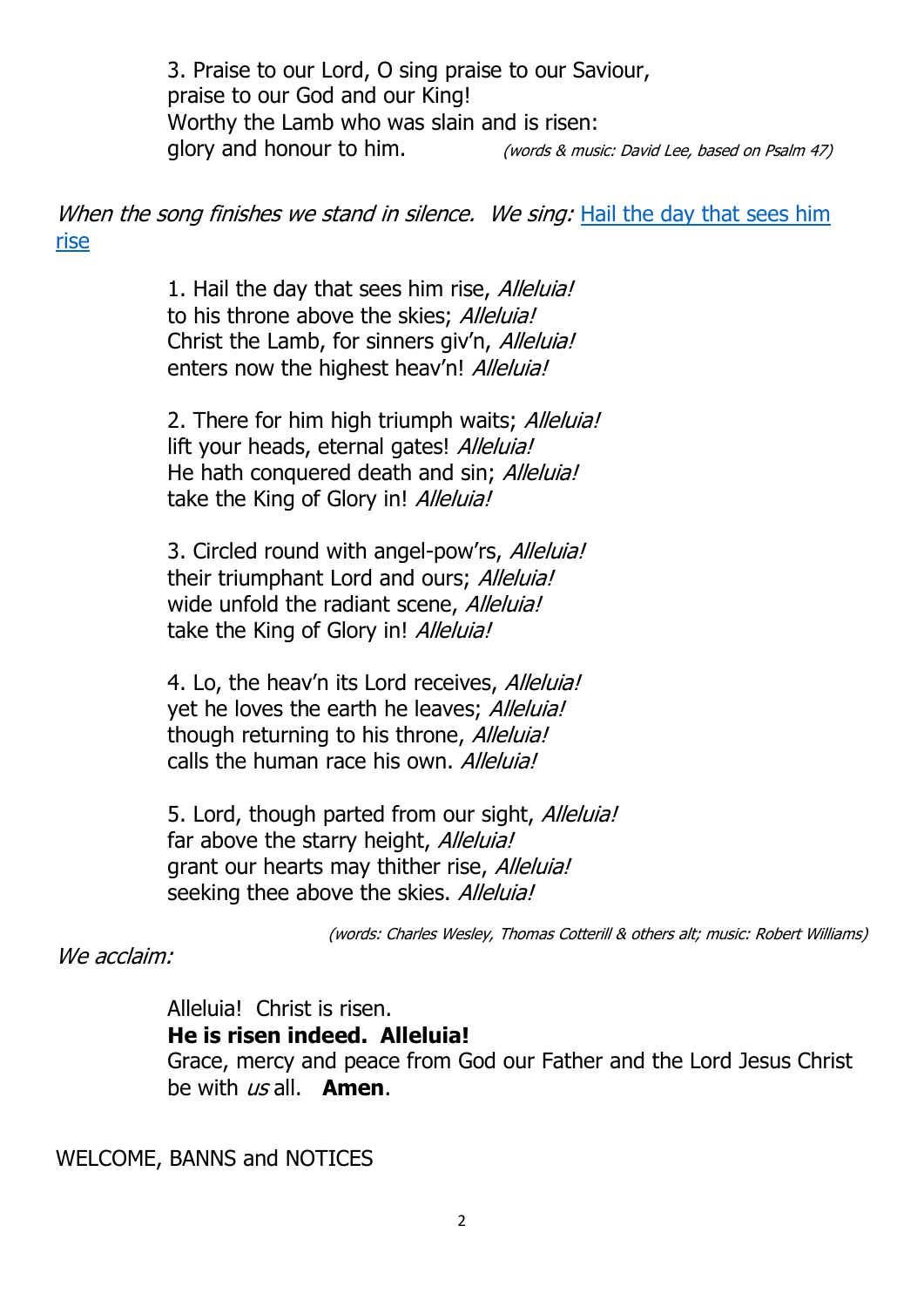We pray: **Almighty God, to whom all hearts are open, all desires known and from whom no secrets are hidden: cleanse the thoughts of our hearts by the inspiration of your Holy Spirit, that we may perfectly love you, and worthily magnify your holy name; through Christ our Lord. Amen**.

# We seek forgiveness

**CONFESSION** 

Deacon: The Spirit of the Lord fills the world and knows our every word and deed. Let us then open ourselves to God and confess our sins in penitence and faith.

**Silence** 

God be gracious to us and bless us, and make your face shine upon us: Lord, have mercy. **Lord, have mercy.**

May your ways be known on the earth, your saving power among the nations: Christ, have mercy.

**Christ, have mercy.**

You, Lord, have made known your salvation, and reveal your justice in the sight of the nations: Lord, have mercy. **Lord, have mercy.**

ABSOLUTION In church forgiveness is declared for all while at home we pray:

May the almighty and merciful Lord grant  $\mu s$  pardon and forgiveness of all *our* sins, time for amendment of life and the grace and strength of the Holy Spirit. **Amen**.

#### We stand to give thanks for forgiveness, singing THE GLORIA

1. Glory be to God in heaven, songs of praise and joy we bring; thankful hearts and voices raising, to creation's Lord we sing. Lord we thank you: Lord we bless you: glory be to God our King; glory be to God our King.

2. Lamb of God who on your shoulders bore the load of this world's sin: only Son of God the Father you have brought us peace within. Lord have mercy, Christ have mercy, now your glorious reign begin; now your glorious reign begin.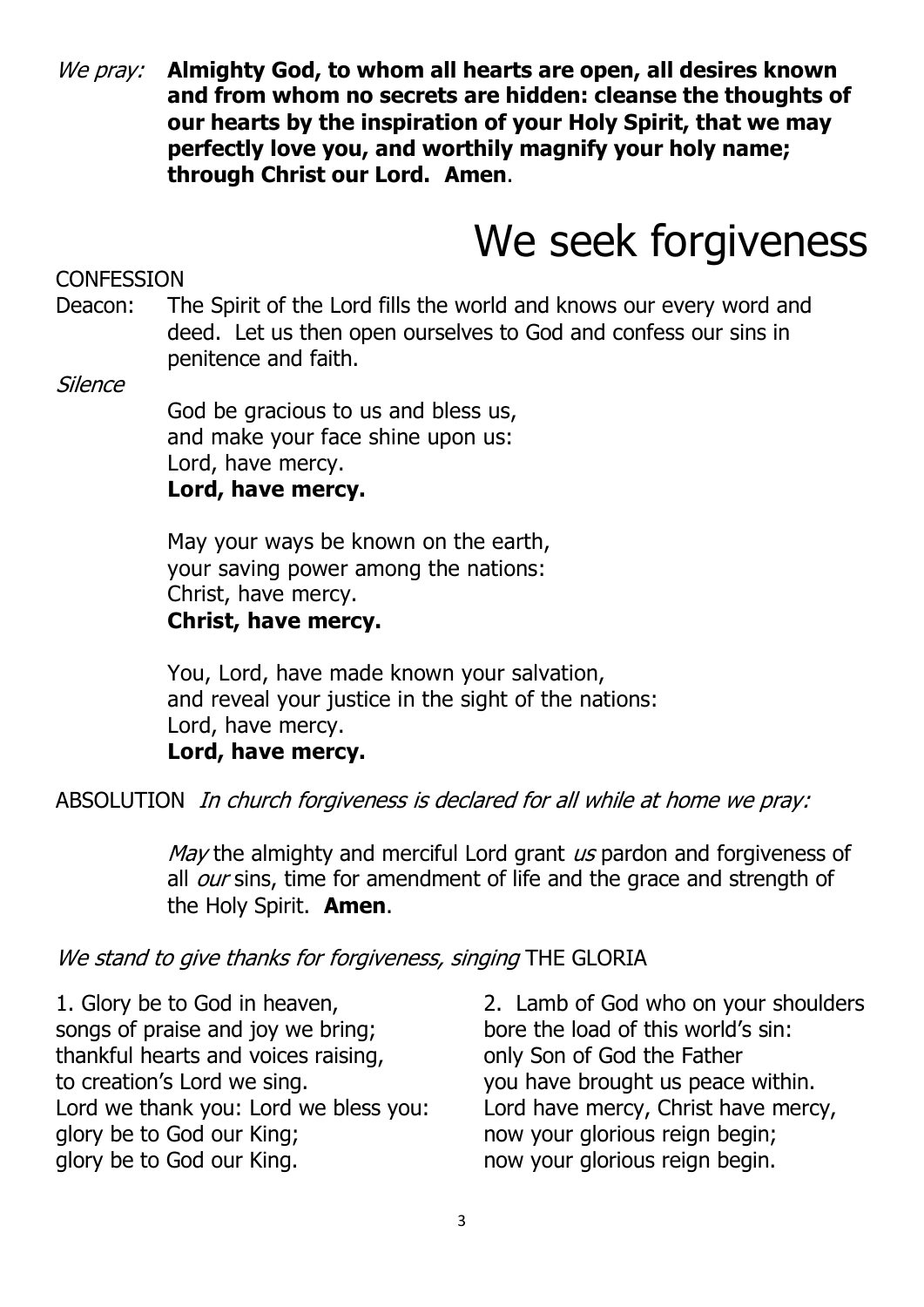3. You O Son of God are holy, you we praise with one accord: none in heaven or earth is like you, only you are Christ the Lord: with the Father and the Spirit ever worshipped and adored; ever worshipped and adored.

THE COLLECT for the Sunday after Ascension

O God the King of glory, you have exalted your only Son Jesus Christ with great triumph to your kingdom in heaven: we beseech you, leave us not comfortless, but send your Holy Spirit to strengthen us and exalt us to the place where our Saviour Christ is gone before, who is alive and reigns with you, in the unity of the Holy Spirit, one God, now and for ever. **Amen.**

#### READINGS [Acts 16:16-34](https://www.biblegateway.com/passage/?search=Acts+16%3A16-34&version=NRSVA) and [Revelation 22:12-14, 16-17,](https://www.biblegateway.com/passage/?search=Revelation+22%3A12-14%2C+16-17%2C+20-21&version=NRSVA) 20-21

SONG [My Jesus, my Saviour](https://soundcloud.com/all-saints-kings-heath/my-jesus-my-saviour?)

My Jesus, my Saviour, Lord, there is none like you. All of my days I want to praise the wonders of your mighty love.

My comfort, my shelter, tower of refuge and strength, let ev'ry breath, all that I am, never cease to worship you.

Shout to the Lord, all the earth, let us sing power and majesty, praise to the King. Mountains bow down and the seas will roar at the sound of your name.

I sing for joy at the work of your hands. For ever I'll love you, for ever I'll stand. Nothing compares to the promise I have in you.

(words & music: Darlene Zschech)

We remain standing for the GOSPEL READING [John 17:20-26](https://www.biblegateway.com/passage/?search=John+17%3A20-26&version=NRSVA)

Hear the Gospel of our Lord Jesus Christ according to John **All: Glory to you, O Lord.**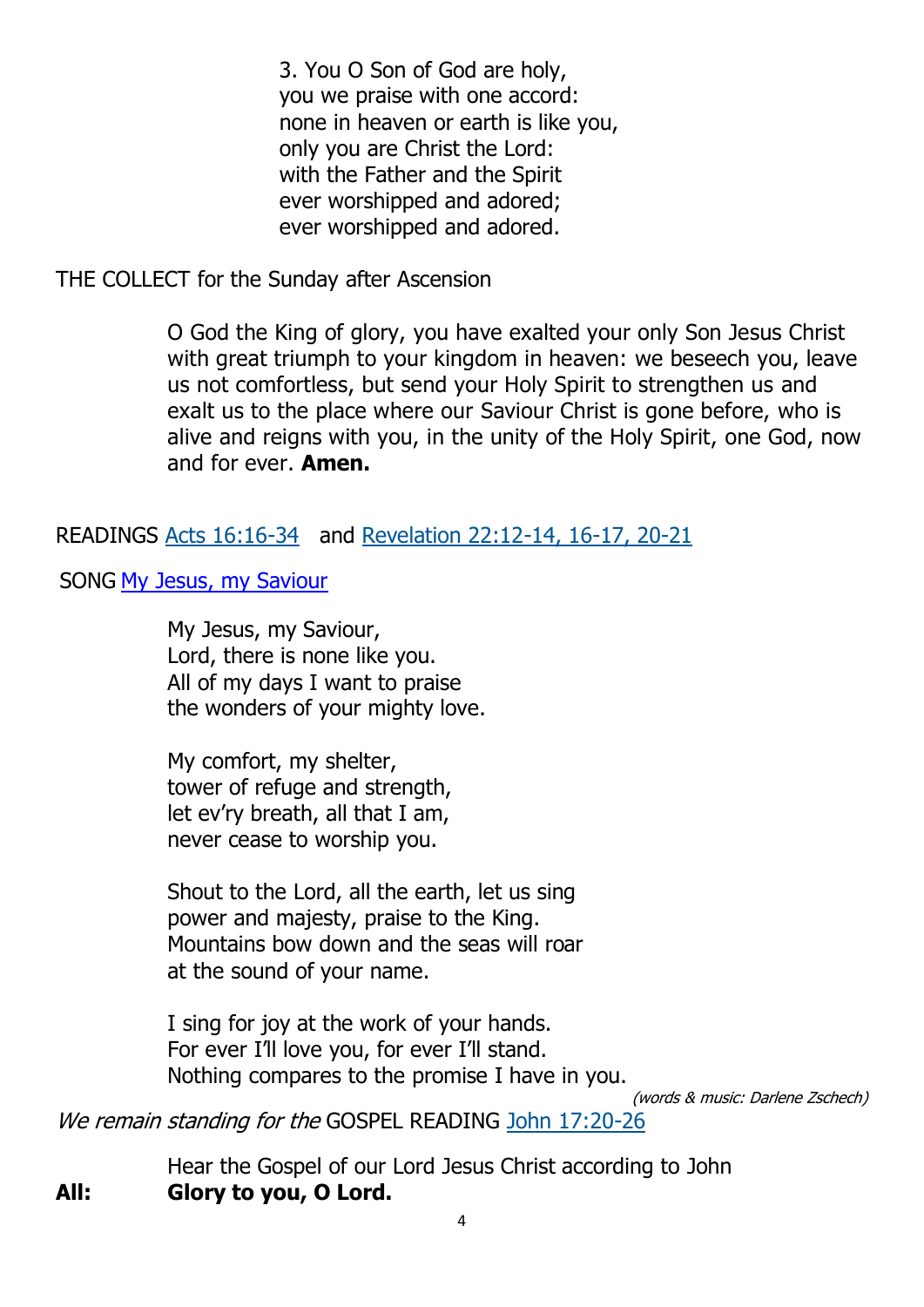#### At the end This is the Gospel of the Lord **All: Praise to you, O Christ.**

#### SERMON from Tariro

Throughout the Gospels, we have encountered Jesus teaching on forgiveness, Jesus healing and performing miracles, Jesus welcoming those marginalised and sitting and eating with those who are not worth at least by the standards of those who thought they had the right to choose and to judge. Today we encounter Jesus doing something different.

How many of us have written a will or heard one being read? If you have not, not to worry. The movie industry has made sure that those of us who have not written or heard one being read can see what that is like. I do not think any 2 wills can be the same or that the response to the reading is ever the same. If you are into family, comedy and romance you can watch The Ultimate gift (PG), if you are into comedy, family, and fantasy watch Mr Poppers Penguins (PG) or if you are into adventure, family, and fantasy you can watch Harry Potter and the Deathly Hallows: Part 1 (12A). I am sure you can find other movies with the help of Google.

You see, in a will, you get to hear a person's wishes for the future, the fulfilment of promises they might have made to you and their desires while they are gone. In our reading from John today, Jesus, is saying what he wants or desires and what he has given, and it is a conversation that he is having with the Father in a prayer, a prayer that is no longer private like the other times when he has gone out to pray early in the morning (Mark 1:35, Luke 6:12). This time the disciples can hear him and we too through what has been written.

This is coming after the disciples have confessed in the previous chapter when he had been speaking to them by saying: "Now you are speaking clearly and without figures of speech. Now we can see that you know all things and that you do not even need to have anyone ask you questions. This makes us believe that you came from God." (John 16: 29-30) Jesus had then said, "You believe at last!"

Jesus is at that point where he has taught all he could and done all he could but now is facing death and at that point its about the important stuff. You know when you have limited time to do something, your priorities will come first, or you start doing things in the order of what most important. The house might be dirty but if your bus is coming at 10, you leave the cleaning for when you come back so you do not miss the bus.

There were people that needed healing because we know later in other books like The Acts of the Apostle that Peter and John had an encounter with a man crippled from birth and he gets healed. So, it was not that there were no other things that needed doing but that this stage here, this moment was important and so were the words in the prayer, in this will that Jesus was doing.

I do not know about you but for me, as much as I can pray for myself, I take great comfort from hearing others say there are praying for me or hearing them pray just as the disciples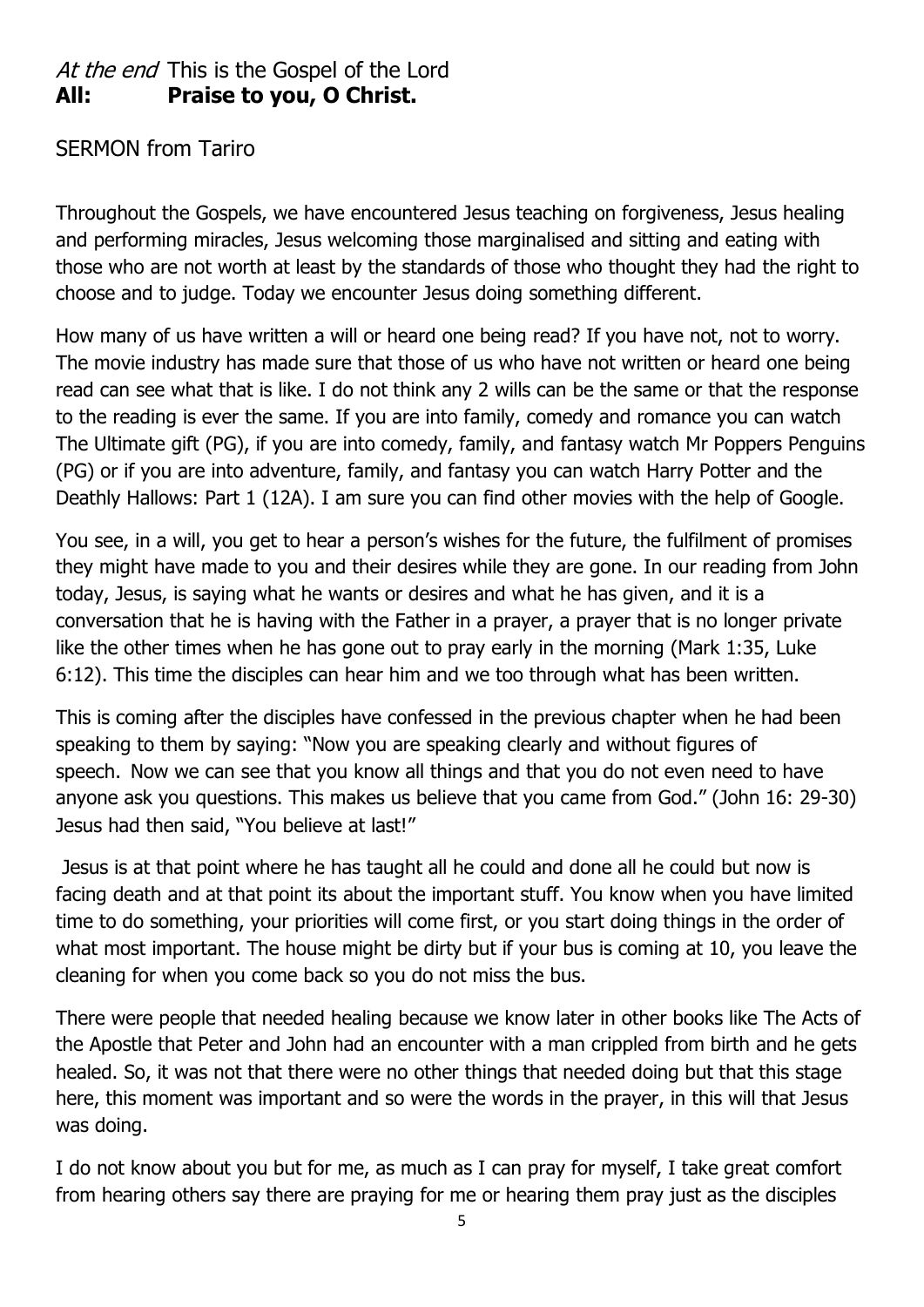were hearing in this moment. It fills me with warmth, makes me feel that I am loved, I am amongst those who care, it strengthens me, and others say it is a confidence boost. Now imagine Jesus praying for you!

Jesus has prayed for himself, has prayed for his disciples, and then stopped and thought there shall be many others even before we became, before we believed and I have great faith in them, those believers who will come 2000 plus years later so now I shall pray for them too. My brothers and sisters, we are loved far beyond what our minds can comprehend. The Lord himself set time aside to pray for us. He goes on further to say, 'I have given them the glory that you gave me' but most importantly 'that all of them may be one, Father, just as you are in me, and I am in you'.

One of Jesus' greatest wishes was for us to be united, to be one. When we look around the world we live in right now, that is the one thing that we are failing at. Siblings cannot be together in the same house or gathering, churches are divided so much that members of the same church will have services or attend different services just so that they are not in the same space. People are moving to different countries because the hatred is so deep, they have to put an ocean between then. Country leaders are willing to go to war and watch thousands of people die because they cannot get what they want and refuse to work towards unity. Countries and leaders would rather sit and watch as thousands of people die due to curable diseases when they have the medication and the means to provide because rather than be united with others they have chosen the individualistic approach to life and leadership where they will only concern themselves with those things that only affect them. These are people who claim to be Christians, to be believers of the one God who is Father, Son and Holy Spirit.

We have become blind to the fact that we might all look different and speak different languages and live in different countries but we are all children of the same heavenly father. When we hear the creation story there is nowhere where it says and the God of England created the English first man, or where it says the God of the African continent made the first African man or the God of Asia created the first Asian man. 1 Corinthians 12 tells us that we are one body but many parts. We all need each other. We need to be united. We need to be one.

In the words of Martin Luther King, 'Injustice anywhere is a threat to justice everywhere.' And so we ought to come together fighting for, rather than each other but most importantly praying for one another. If Jesus could, surely, we should too, continually without ceasing. We are the gospel as believers, we are constantly preaching a message as believers just as Jesus did and the first apostles and that has been passed down through generations to us. This message of Christ does no see differences in us but sees us as one. Our reading from acts last week and this week presents us with that truth:

Paul in last week's passage (Acts  $16:9 - 15$ ) speaks and Lydia and her household end up being baptised becoming believers themselves. Today, we heard about the slave girl who had the spirit that enabled her to tell the future who followed Paul and his companions until Paul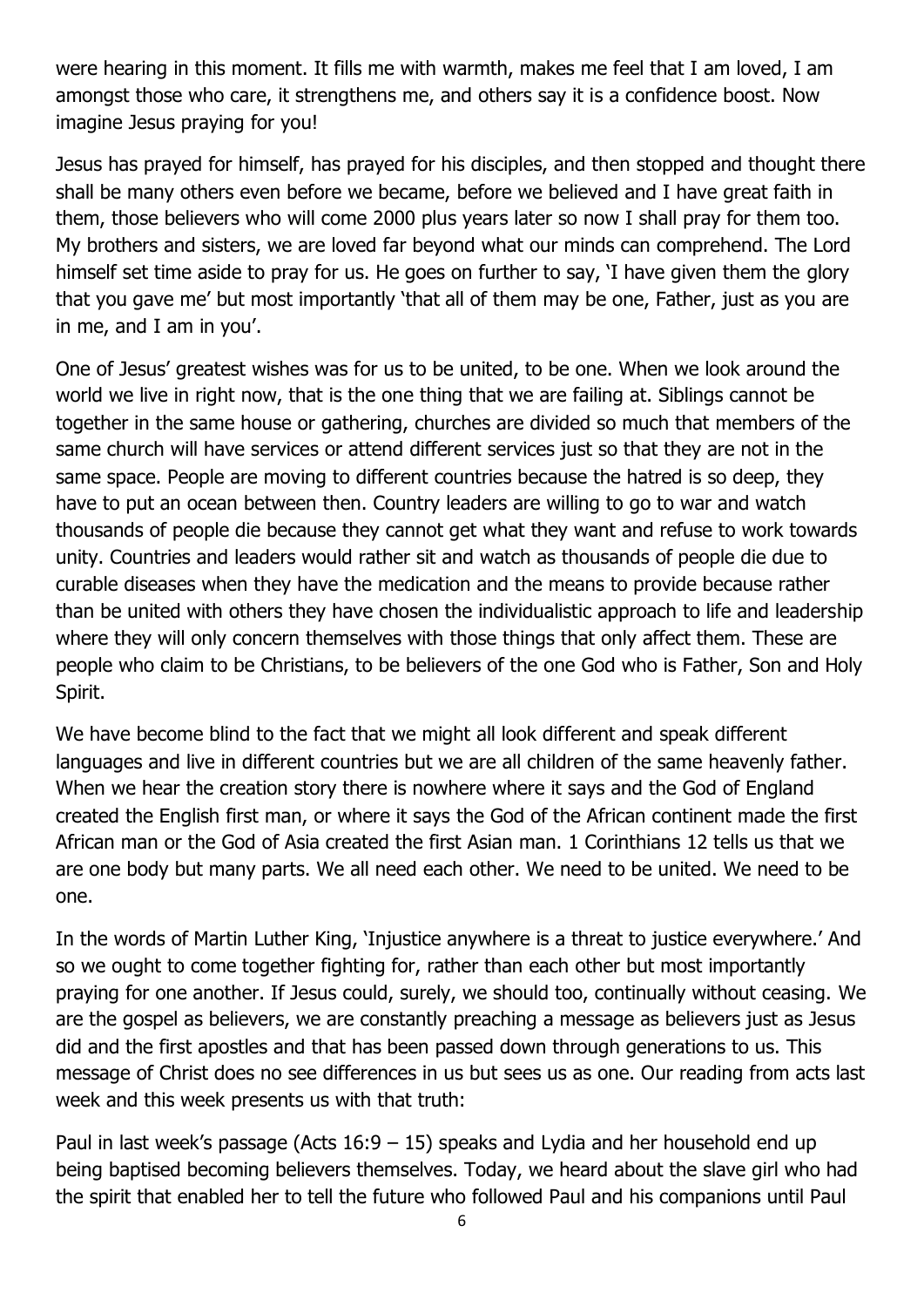commanded the spirit to leave. We also heard about the Roman jailer who having witnessed the power of prayer through Paul and Silas also believed together with his household and were baptised. This demonstrates for us the power of the Gospel, that it can penetrate hearts of people from different walks of life as these three were as gentiles, slaves and women.

We as Christians, as believers ought to stand united, to be one regardless of where we are in the world. We as a church have a mission just as Jesus did and passed on all the teachings to the apostle and we through their message have become believers also. We have to also pass on the message so all people will be in unity with God and each other in Christ. Sometimes I believe those who are not believers have a better understanding of this message more that we do. Have you seen when they are issues in the world, they look to the church to see what the church's response is? While the world may be divided by many things and subjects, the church or rather I should say believers, we should be one and have God's movement of unity.

We are after all God's chosen 1, a people for his own possession that we may proclaim the excellencies of him who called us out of darkness into his marvellous light (Peter 2:9). Christ continues to choose us and wants us to be with him where he is. In John 17:24, Jesus makes that request to the father that 'I desire that those also, whom you have given me, may be with me where I am, to see my glory, which you have given me because you loved me before the foundation of the world.' And we know that before we were formed in the womb God knew us (Jeremiah 1:5). He says he is the Alpha and Omega, the first and the last, the beginning and the end. Wouldn't we want to be amongst the blessed that will have the right to the tree of life and be able to enter the city by the gates?

Jesus has not given up on us as he says in revelation that he has sent his angel with this testimony for the churches. He continues to send many others who teach and preach to us, many miracles to which we are witnesses today because he wants all of us to be believers but not only that but that through us many others will also become believers. For us to go out and say come to many others and for us to open our doors as we say welcome to others who are becoming believers.

On Thursday we celebrated the ascension of Jesus who is seated at the right hand of the father and now we are in those 10 days as we wait with prayer for the coming of the Holy Spirit and scripture tells us that just as Jesus promised many years ago, there was a fulfilment of his word as we will hear next Sunday. This ought to fill us with confidence that this prayer that Jesus did for us holds and just as in a will, we ought to strive and do all that we can to be in unity with one another because when we do, many will believe and when they do, they will also believe in Christ whom God sent, a show of his love and greatest desire that with Him be one.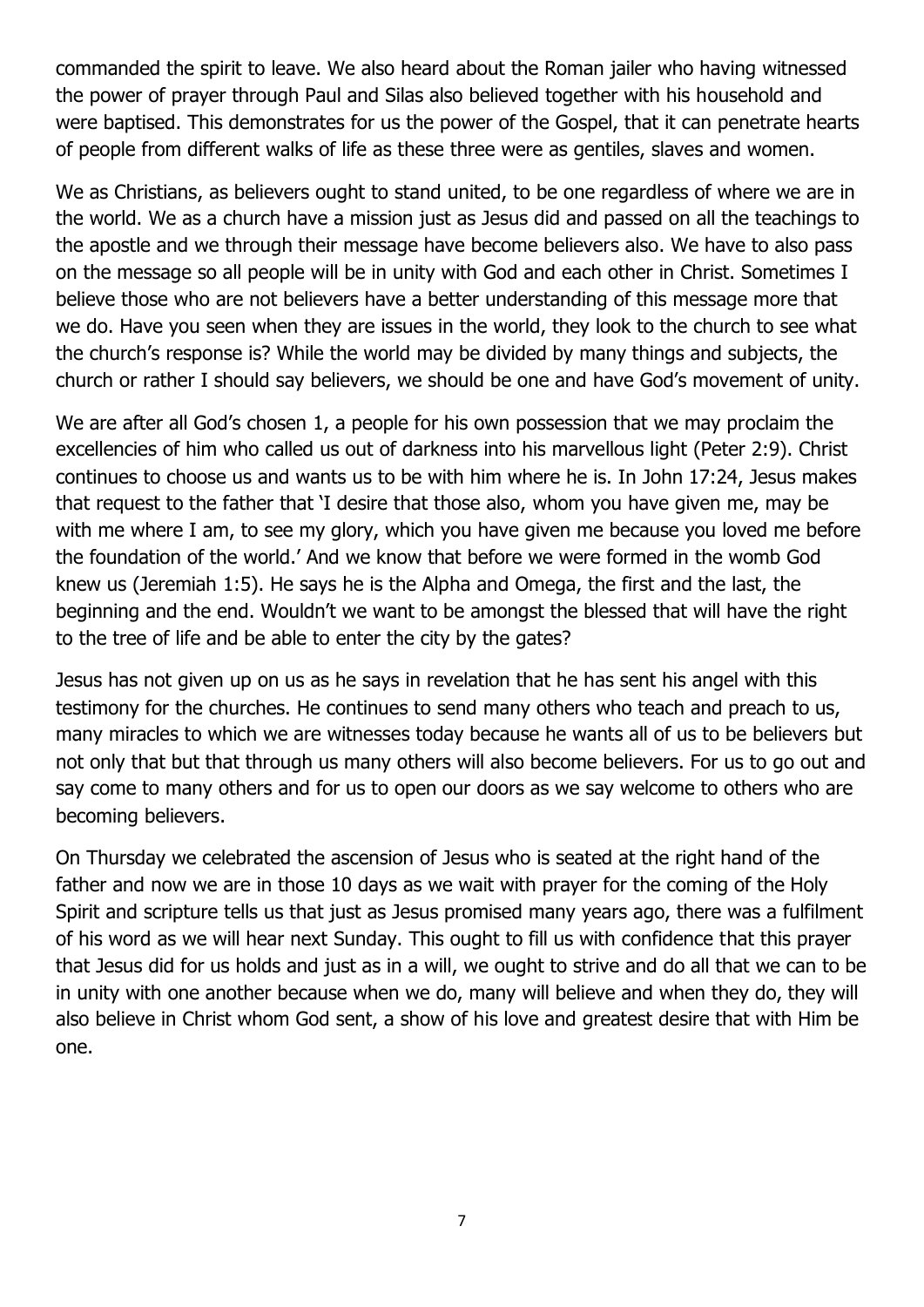# We affirm our faith

We stand and at home, if able, we turn to look in the direction of Church

Deacon: We affirm our faith in God, revealed to us as Father, Son and Holy Spirit:

> Do you believe and trust in God the Father, source of all being and life, the one for whom we exist?

#### **All: I believe and trust in him.**

Do you believe and trust in God the Son, who took our human nature, died for us and rose again? **I believe and trust in him.**

Do you believe and trust in God the Holy Spirit? who gives life to the people of God and makes Christ known in the world? **I believe and trust in him.**

This is the Faith of the Church **This is our faith. We believe and trust in one God, Father, Son and Holy Spirit.** 

INTERCESSIONS from Magdalen Gorringe

Radiant God, Morning Star,

Your ascension unmasks the pitiful claim to power of the crucifixion; the pathetic tawdriness of the wish to hurt and harm; the embarrassing hollowness of destruction.

In a world that aches at the vicious harms inflicted by the piteous pursuit of power, may the light of Your ascension give us hope. Not to those who claim might, but to You who disowned it, belongs the power and the glory.

God, Morning Star, **Shine Your light on us.**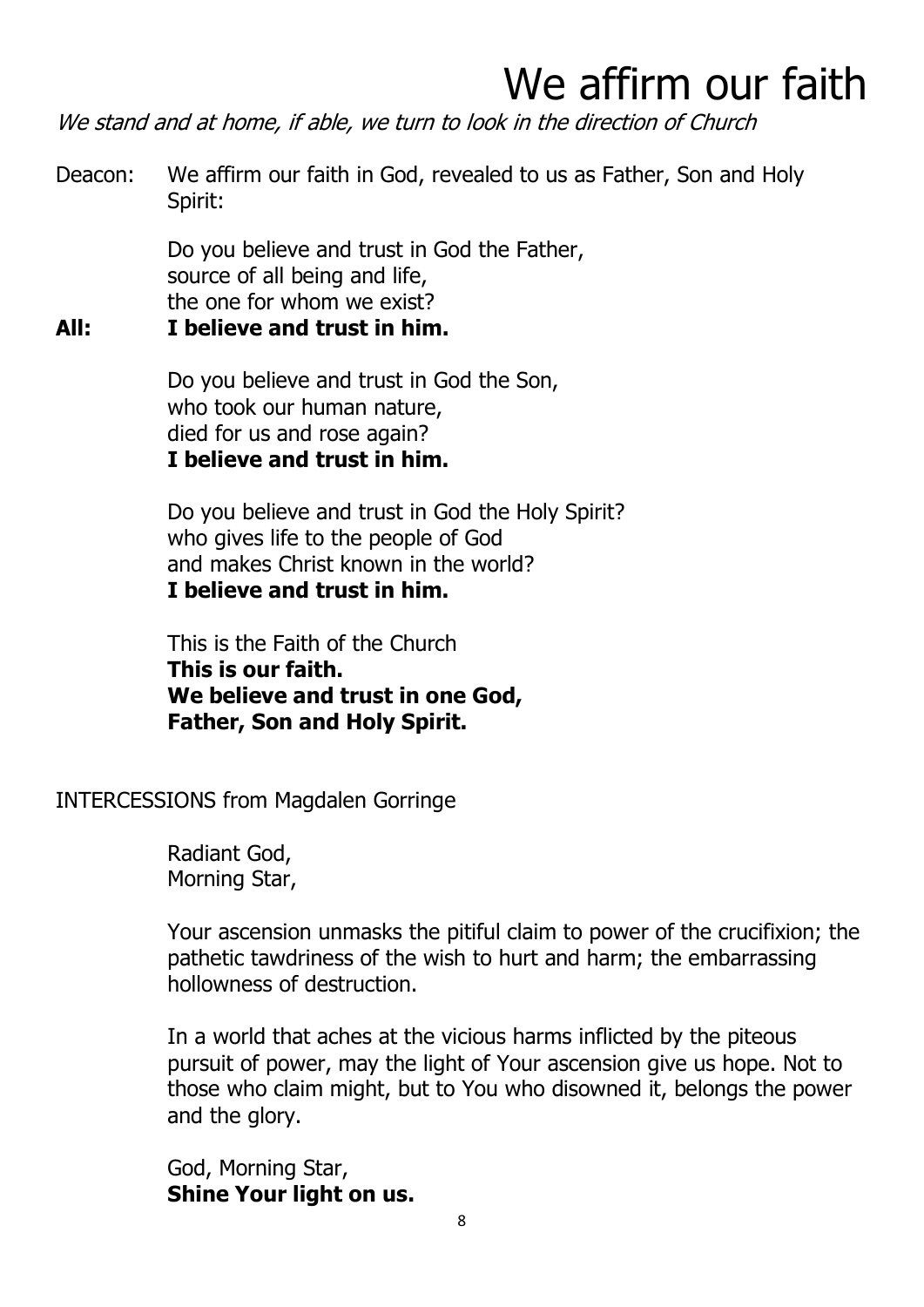Disruptive God,

We pray for Your Church here and across the world. Too often the Church, in loving itself, forgets to love You. We pray especially today for the Russian Orthodox Church, seduced by the promise of power to sacrifice her soul. Chase out the false idols from Your church so that we may better discern what it means to truly serve You.

#### God, Morning Star, **Shine Your light on us.**

Crucified God,

You know the desolation and abandonment of pain and grief. Shine Your face on those who suffer. Hold them close in their despair. We think of the primary school children and their teachers murdered in Texas. We can hardly bear to think of the terror of their last moments; of the devastation of their families struggling to comprehend their loss. Grieving and ashamed we bring before You the too many ways in which we forget life's sanctity and maim others' lives with fear. We pray for the women deprived of their rights in Afghanistan. For the Palestinians facing the oppression imposed by the state of Israel. For those facing civil war in Tigray in Ethiopia. For those facing food and energy shortages in Sri Lanka. For the people of Ukraine. Turn our anger and our pain into strength to take a stand for You and for Life in this historical moment. Give us courage and discernment to find meaningful ways to confront the corruption, the cruelty and the hubris that deface Your Creation.

God, Morning Star, **Shine Your light on us.**

Rebellious God,

The gospel teaches us of the joy You took in life. In the value You placed on companionship and sharing food. Teach us the power of Your rebellious joy. We thank You for the support, the teaching and the joy we receive from each other here at All Saint's. May we constantly learn to love each other better, always compassionate but never complacent as we grow together in the mystery of faith.

God, Morning Star, **Shine Your light on us.**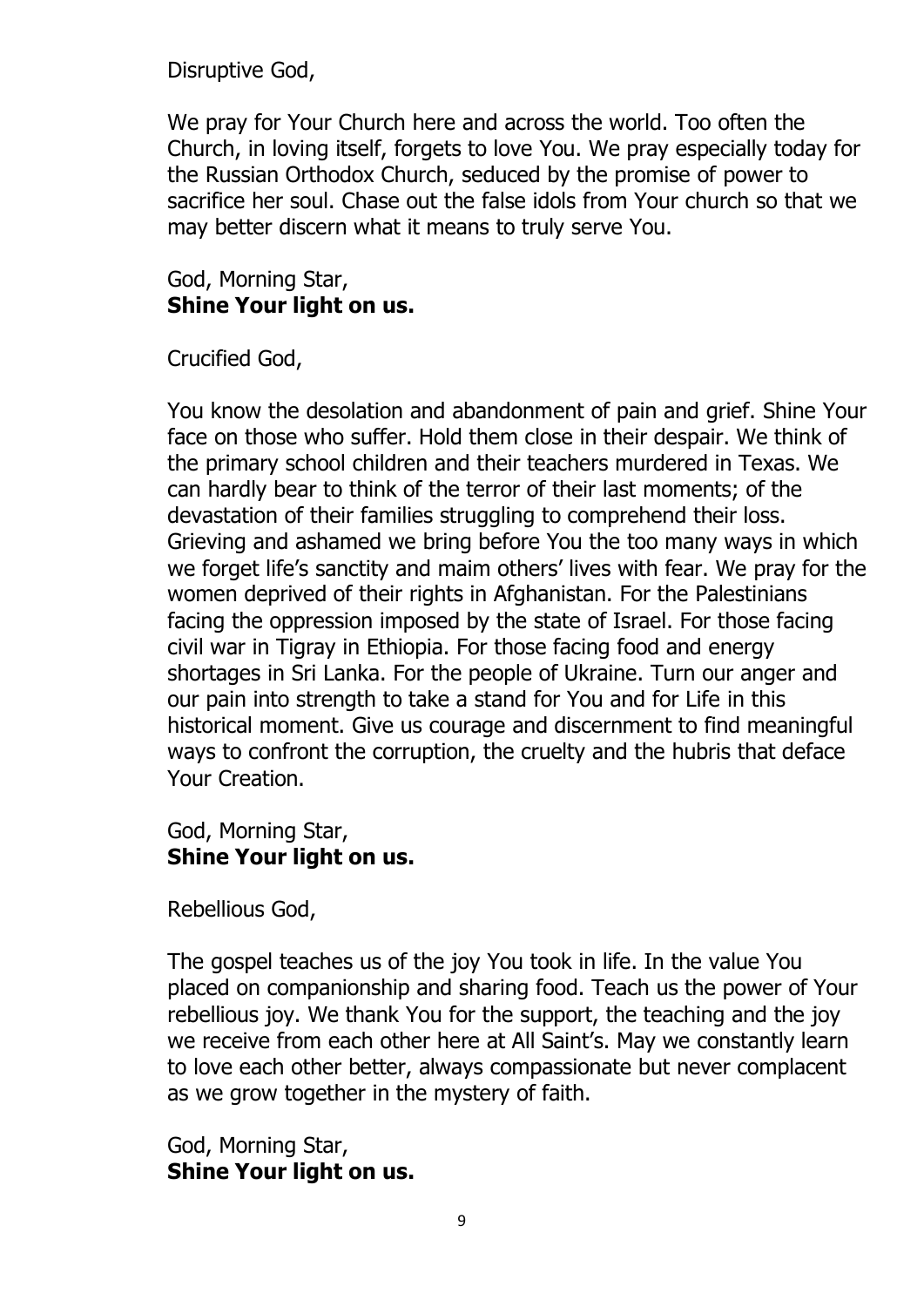We bring before you those in our own community suffering with illness, or oppressed by anxiety and fear. We remember especially Ruth Tetlow, Mike Cheeseborough and Iain Galloway. We pray for the families of Bill Gardner and Julia McCabe whose funerals were held last week. In a moment of silence we bring before You any known to us who are in especial need of Your comfort and Your peace. May those who are thirsty find the free gift of the water of life.

#### God, Morning Star, **Shine Your light on us.**

God our Alpha and our Omega Our Radiant Star, Our Abba and our Amma,

accept these prayers for the sake of Your son our Saviour Jesus Christ. **Amen**.

#### THE PEACE

We pause to remember each other: those worshipping at home, and those worshipping in Church and those we care for who are far away.

Deacon: God has made us one in Christ. He has set his seal upon us and, as a pledge of what is to come, has given the Spirit to dwell in our hearts. Alleluia. So, with joy we say to one each other: **The Peace of the Lord be always with you.**

(cf 2 Corinthians 1:22)

HYMN [Alleluia, sing to Jesus](https://soundcloud.com/all-saints-kings-heath/alleluia-sing-to-jesus?)

1. Alleluia, sing to Jesus, his the sceptre, his the throne; alleluia, his the triumph, his the victory alone: hark, the songs of peaceful Sion thunder like a mighty flood: Jesus, out of ev'ry nation, hath redeemed us by his blood.

2. Alleluia, not as orphans are we left in sorrow now; alleluia, he is near us, faith believes, nor questions how; though the cloud from sight received him when the forty days were o'er, shall our hearts forget his promise, "I am with you evermore"?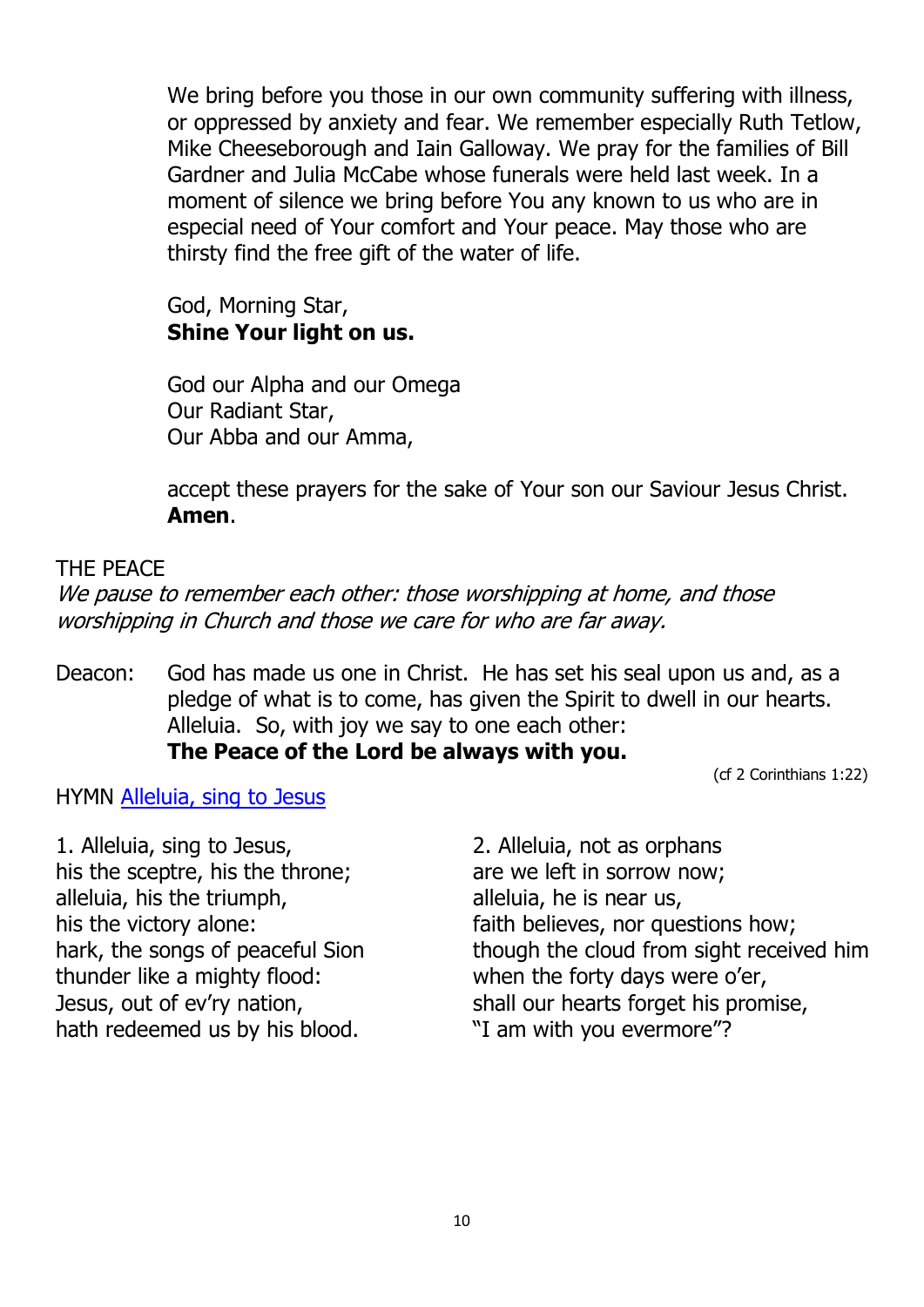3. Alleluia, bread of angels, here on earth our food, our stay; alleluia, here the sinful come to you from day to day. Intercessor, friend of sinners, earth's redeemer, plead for me, where the songs of all the sinless sweep across the crystal sea.

4. Alleluia, King eternal, he the Lord of lords we own; alleluia, born of Mary, earth his footstool, heav'n his throne; he within the veil has entered robed in flesh, our great High Priest; he on earth both priest and victim in the Eucharistic Feast.

(words: William Chatterton Dix, alt editors of 'Complete Anglican Hymns Old & New'; music: Rowland Huw Pritchard, arr Ralph Vaughan Williams)

The Table is prepared in Church. At home, now is the time to say the Lord's Prayer (below) and consume the food and drink you have prepared, first praying:

> God, we long for Communion. With this symbolic meal stir my hope for the fellowship meal we cannot yet see, and help me wait for it with patience. **Amen**. (cf Romans 8:2)

## We tell the story of salvation

Priest: The Lord be with you. **All: And also with you.** Lift up your hearts. **We lift them to the Lord.** Let us give thanks to the Lord our God. **It is right to give thanks and praise.**

> It is indeed right, our duty and our joy, always and everywhere to give you thanks, holy Father, almighty and eternal God, through Jesus Christ our Lord. For he is our great high priest who has entered once for all into the heavenly sanctuary, evermore to pour upon your Church the grace and comfort of your Holy Spirit. He is the one who has gone before us, who calls us to be united in prayer as were his disciples in the upper room while they awaited his promised gift, the life-giving Sprit of Pentecost. Therefore all creation years with eager longing as angels and archangels sing the endless hymn of praise: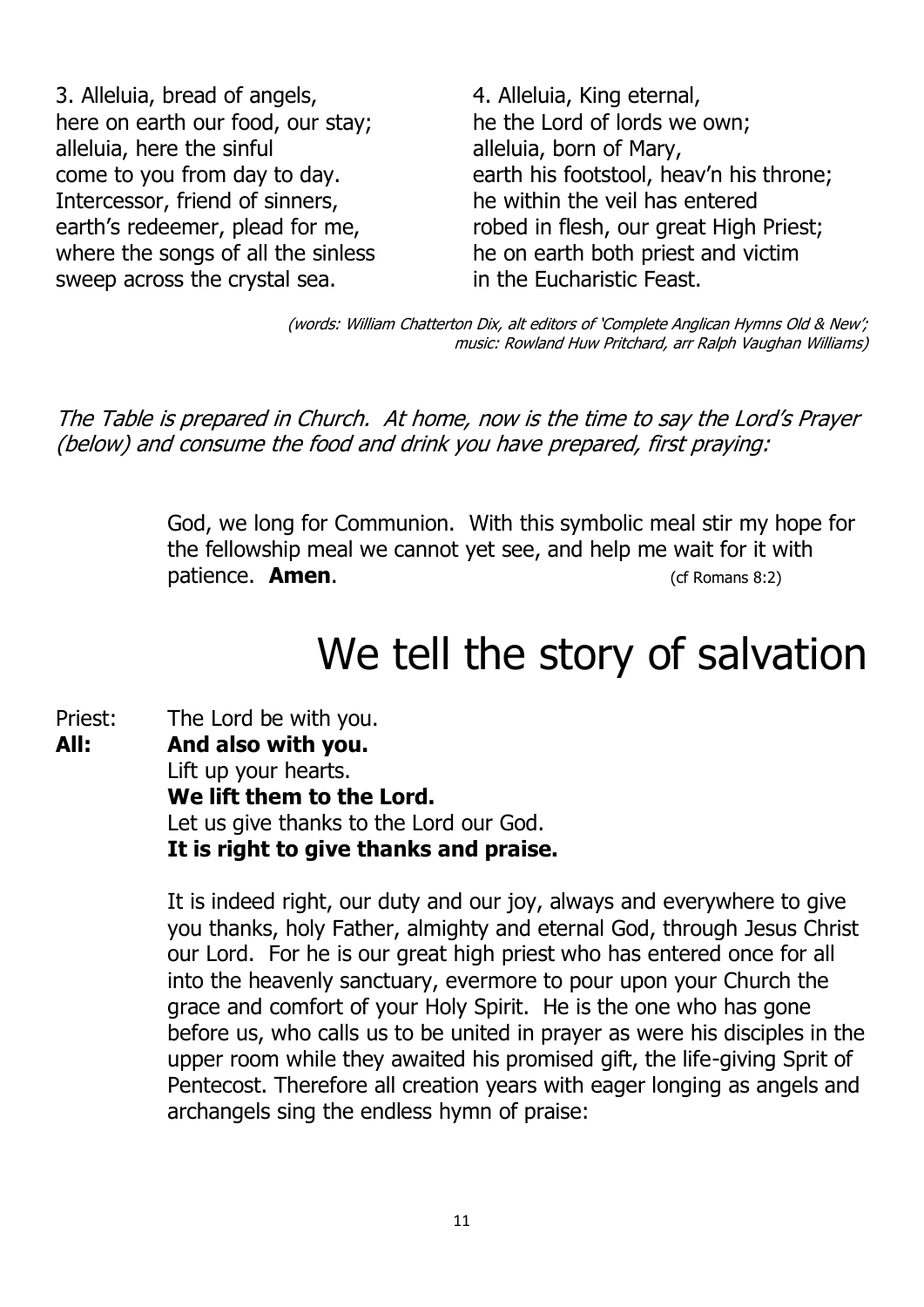We repeat after the cantor:

**All: Holy, holy, holy Lord! God of power and God of might. Heav'n and earth are full of your glory. Hosanna in the highest! Blessed is he who comes in the name of the Lord most high. Hosanna. Hosanna. Hosanna in the highest.**

> We praise you, we bless you, loving Father, through Jesus Christ, our Lord; and as we obey his command, send your Holy Spirit, that broken bread and wine outpoured may be for us the body and blood of your dear Son.

> On the night before he died he had supper with his friends and, taking bread, he praised you. He broke the bread, gave it to them and said: Take, eat; this is my body which is given for you. do this in remembrance of me.

> > A bell is rung

When supper was ended he took the cup of wine. Again he praised you, gave it to them and said: Drink this, all of you; this is my blood of the new covenant, which is shed for you and for many for the forgiveness of sins. Do this as often as you drink it, in remembrance of me.

A bell is rung

So, Father, we remember all that Jesus did. In him we plead with confidence his sacrifice made once for all upon the cross. Bringing before you the bread of life and cup of salvation, we proclaim his death and resurrection until he comes in glory.

Great is the mystery of faith:

#### **All: Christ has died, Christ is risen Christ will come again.**

Lord of all life, help us to work together for that day when your kingdom comes and justice and mercy will be seen in all the earth. Look with favour on your people, gather us in your loving arms and bring us with all the saints to feast at your table in heaven. Through Christ and with Christ and in Christ, in the unity of the Holy Spirit, all honour and glory are yours, O loving Father, for ever and ever.

**All: Amen.**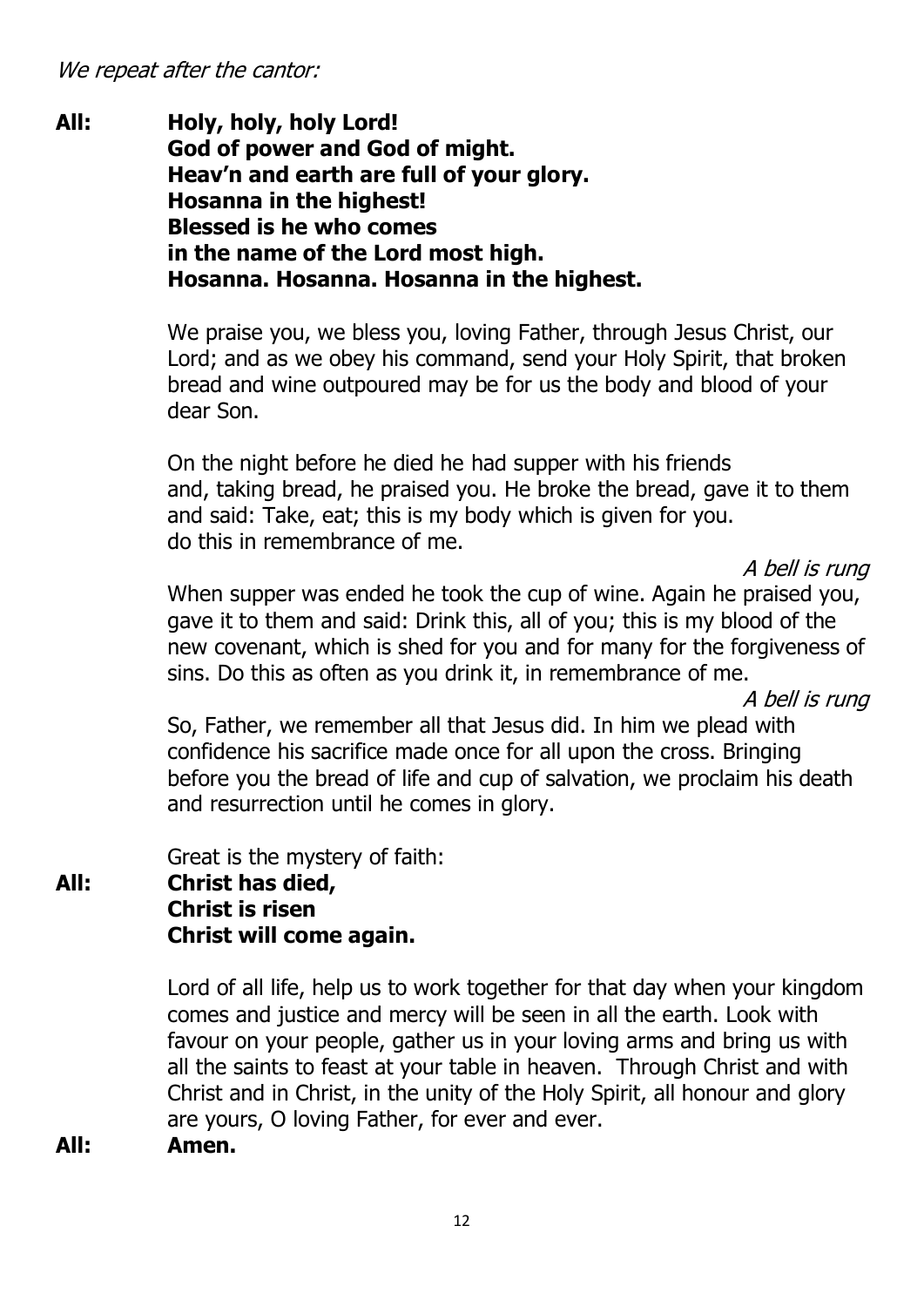#### THE LORD'S PRAYER

Deacon: As our Saviour taught us, so we pray: **Our Father in heaven, hallowed be your name, your kingdom come, your will be done, on earth as in heaven. Give us today our daily bread. Forgive us our sins as we forgive those who sin against us. Lead us not into temptation but deliver us from evil. For the kingdom, the power, and the glory are yours now and for ever. Amen.**

Priest: We break this bread to share in the body of Christ. **All: Though we are many, we are one body. For we all share in one bread.**

> Draw near with faith. Receive the body of our Lord Jesus Christ which he gave for you and his blood which he shed for you. Eat and drink in remembrance that he died and now lives for you, and feed on him in your heart by faith with thanksgiving.

#### We sing: **Jesus, Lamb of God, have mercy on us. Jesus, bearer of our sins, have mercy on us. Jesus, Redeemer of the world, give us your peace. (x2)**

We pause to remember all who pray at home, then share the bread and wine, now for us the body and blood of Christ. We form two lines to receive bread, then wine if you wish. No one should feel obliged if you do not feel ready to share the common cup. Receiving only bread you still make your Communion fully and deeply. Do what feels most comfortable to you.

If anyone prefers not to receive either, you are welcome still to come forward for a prayer of blessing. Just keep your hands by your sides and we will pray for you.

SONG during Communion

1. Sing to the world of Christ our sovereign Lord, tell of his birth which brought new life to all. Speak of his life, his love, his holy word; let every nation hear and know his call. Sing to the world of Christ our sovereign Lord.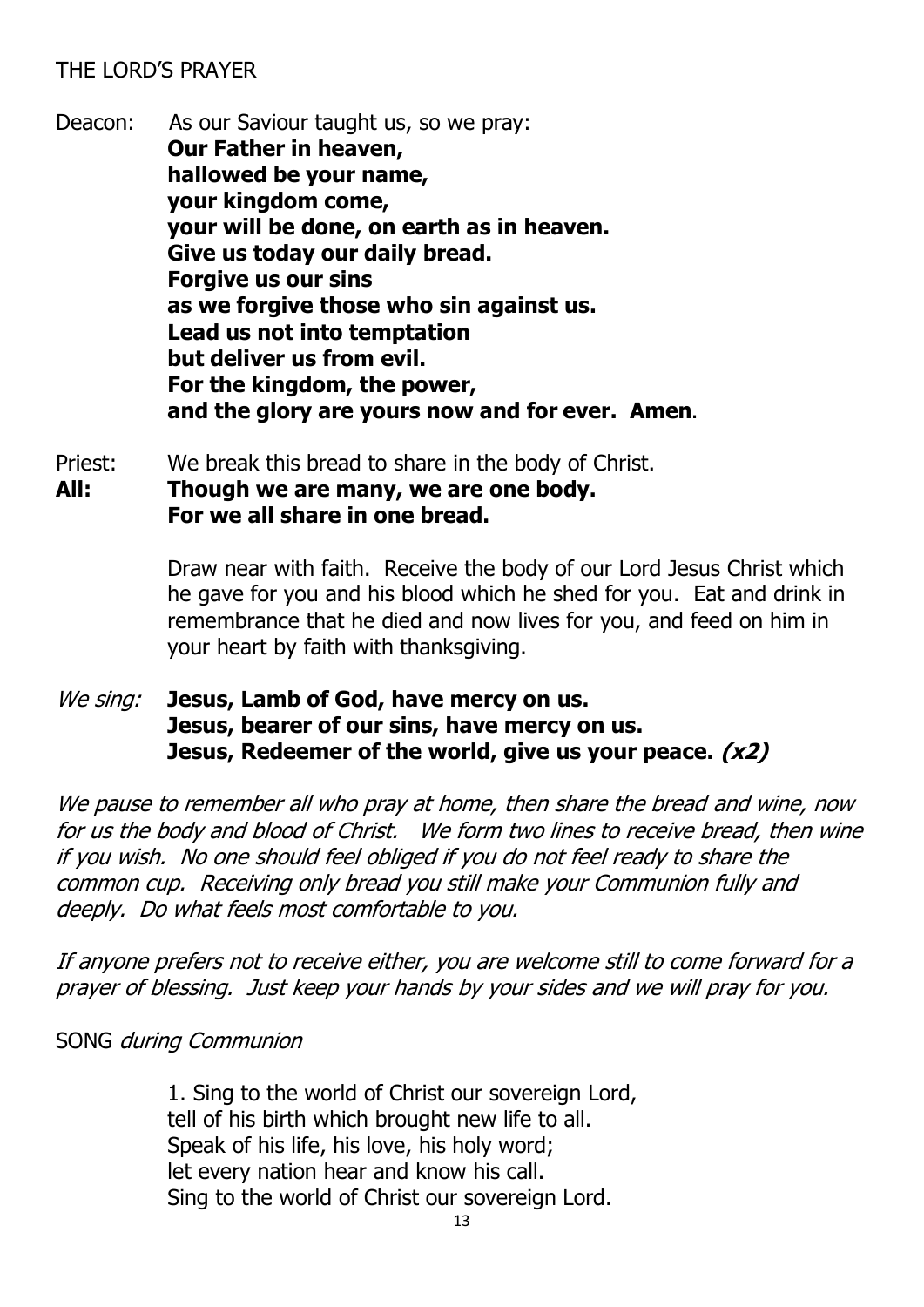2. Sing to the world of Christ the Prince of Peace, showing to us the Father's loving care, pleading that love should reign and wars might cease, teaching we need the love of God to share. Sing to the world of Christ the Prince of Peace.

3. Sing to the world of Christ our steadfast friend, offering himself to live the constant sign, food for our souls until we meet life's end, gives us his flesh for bread, his blood for wine. Sing to the world of Christ our steadfast friend.

4. Sing to the world of Christ our Saviour King, Born that his death that world's release should win. Hung on a cross, forgiveness he could bring; buried, he rose to conquer death and sin. Sing to the world of Christ our Saviour King.

5. Sing to the world of Christ at God's right hand, praise to the Spirit both have sent from heaven. Living in us till earth shall reach its span, time be no more, and Christ shall come again. Sing to the world of Christ at God's right hand.

(words: Patrick Lee; music: Ernest Sands, arr Paul Inwood)

### We are sent out

#### **Almighty God, we thank you for feeding us with your Word [and with the body of Christ]. Strengthen us in the power of your Spirit to live and work to your praise and glory**. **Amen**.

#### THE BLESSING

May the God of hope fill  $\mu s$  with all joy and peace in believing, and the blessing of God almighty, the Father, the Son and the Holy Spirit be among us and remain with us always. **Amen**.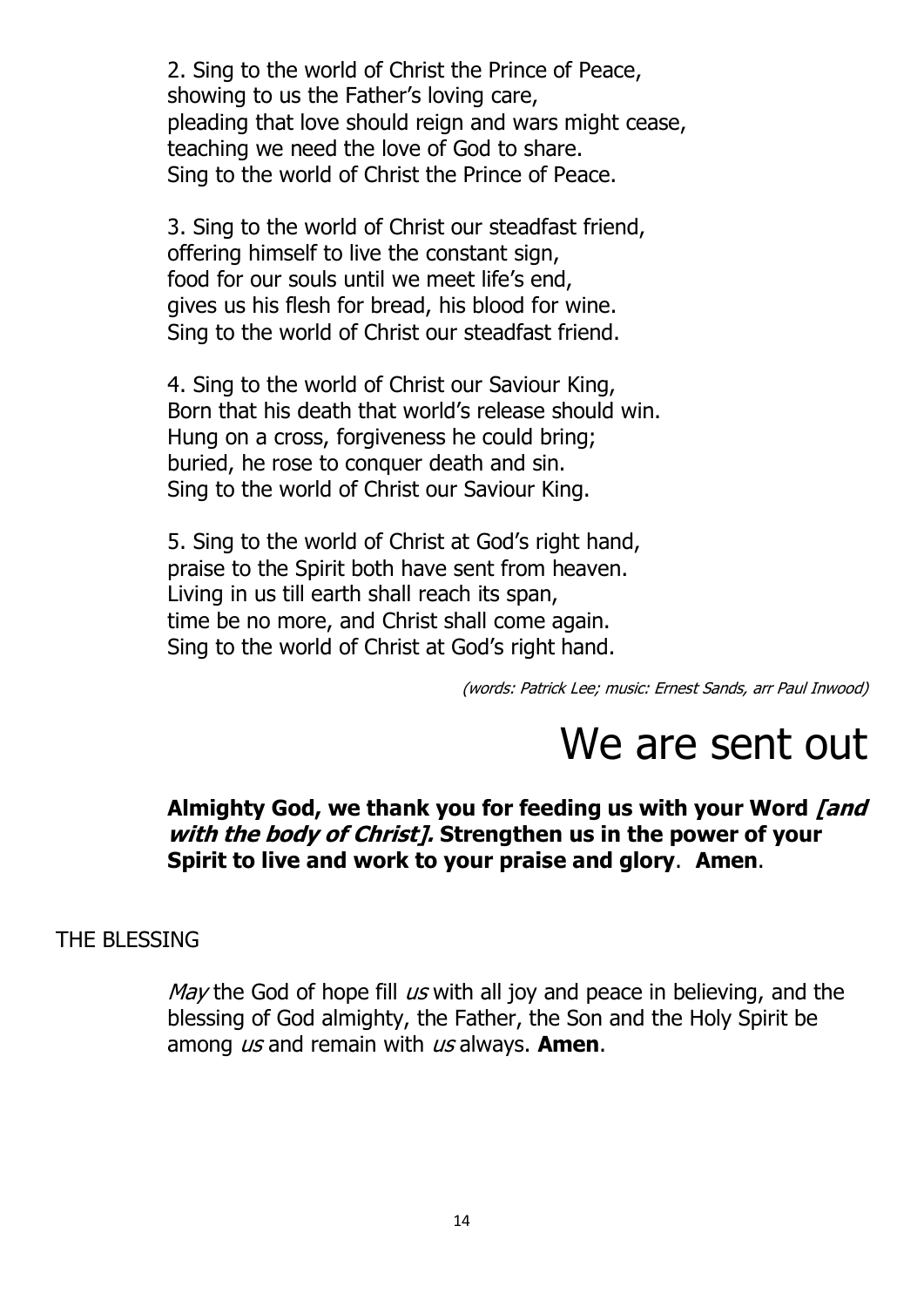#### HYMN [Give us the wings of faith](https://soundcloud.com/all-saints-kings-heath/give-us-the-wings?)

1. Give us the wings of faith to rise within the veil, and see the saints above, how great their joys, how bright their glories be.

2. Once they were mourning here below, their couch was wet with tears; they wrestled hard, as we do now, with sins and doubts and fears.

3. We ask them whence their vict'ry came: they, with united breath, ascribe the conquest to the Lamb, their triumph to his Death.

4. They marked the footsteps that he trod, his zeal inspired their breast, and, foll'wing their incarnate God, they reached the promised rest.

5. Our glorious Leader claims our praise for his own pattern giv'n; while the great cloud of witnesses show the same path to heav'n. (words: Isaac Watts alt; music: John Joubert)

#### We acclaim:

Deacon: Christ has gone up on high. **Alleluia!** God raised Christ from the dead **and enthroned him at his right hand in the heavenly realms.** God put all things in subjection beneath his feet **and gave him as head over all things to the Church.** We died and our life is hidden with Christ in God. **We set our minds on things above.** (Ephesians 1:20-23) Christ has gone up on high. **Alleluia!**